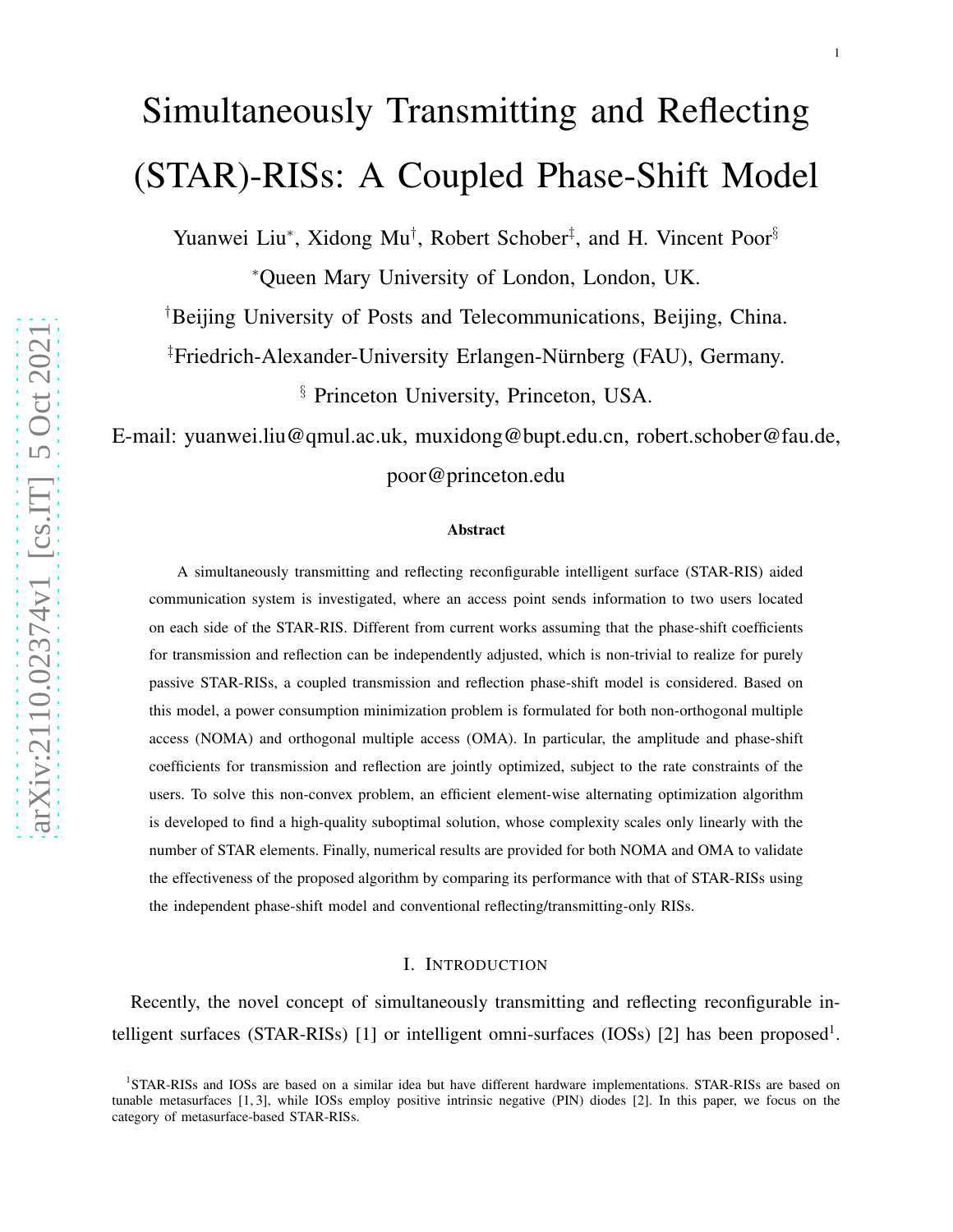In contrast to conventional reflecting-only RISs [4], the wireless signal incident on STAR-RISs is divided into the transmitted and reflected signals propagating into each side of the surface, thus achieving a *full-space* reconfigurable wireless environment [1]. Therefore, by deploying STAR-RISs, transmitters and receivers do not have to be located on the same side of the surface as is the case for conventional reflecting-only RISs, thus enhancing flexibility. Motivated by this promising characteristic, growing research efforts have been devoted to investigating the benefits of deploying STAR-RISs in wireless networks. For example, the authors of [5] investigated the general hardware model and channel model for STAR-RISs, where the diversity gain achieved by STAR-RISs was analyzed. In [6], the authors proposed three practical operating protocols for STAR-RISs and studied the corresponding joint beamforming design problems in both unicast and multicast scenarios. Moreover, the fundamental coverage limits of STAR-RISs were characterized by the authors of [7], where both non-orthogonal multiple access (NOMA) and orthogonal multiple access (OMA) schemes were considered.

The key for achieving *'STAR'* is that each element has to support both electric and magnetic currents to enable simultaneous transmission and reflection of the incident wireless signals [1]. Moreover, the strengths and distributions of the two types of currents are determined by the electric and magnetic impedances of the STAR elements, whose realizable values mainly depend on the type of metasurface employed (e.g., passive, semi-passive, and active metasurfaces) [3]. All existing research contributions on STAR-RISs [5–7] assume that the phase-shift coefficients for transmission and reflection can be *independently* adjusted, which requires that the corresponding electric and magnetic impedances can assume arbitrary values. This, however, may be impossible for purely passive STAR-RISs whose realizable electric and magnetic impedances are limited to purely imaginary numbers [3]. In this case, the feasible phase-shift coefficients for transmission and reflection are *coupled* with each other, which will not only cause performance degradation but also make the transmission and reflection coefficient/beamforming design much more complicated than in existing works [5–7] which assume the independent phase-shift model. However, to the best of the authors' knowledge, none of the existing works characterizes the performance degradation caused by the coupled phase-shift model or investigates the corresponding transmission and reflection coefficient design. This is the motivation for this work.

In this paper, we study a STAR-RIS aided downlink communication system, where an access point (AP) serves two users surrounding the STAR-RIS. We first introduce a coupled phase-shift model for purely passive and lossless STAR-RISs, where the absolute value of the phase-shift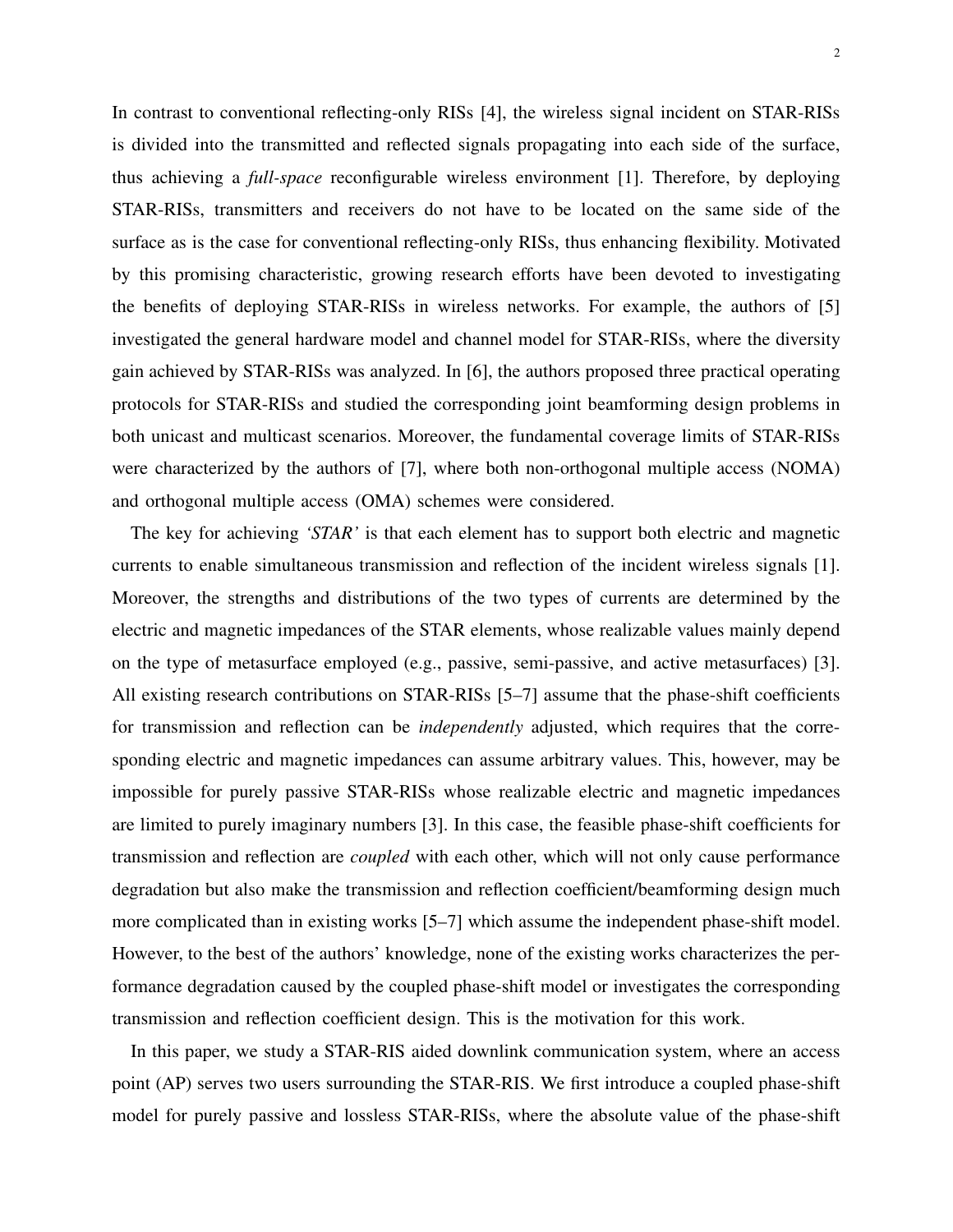difference between transmission and reflection has to be either  $\frac{1}{2}\pi$  or  $\frac{3}{2}\pi$ . Based on this model, we formulate a transmission and reflection coefficient design problem for NOMA and OMA, respectively, which aims to minimize the required power consumption for satisfying the rate requirements of the users. To solve this challenging problem, we propose an efficient elementwise alternating optimization (AO) algorithm, where the transmission/reflection phase-shift and amplitude coefficients of each STAR element are designed one by one to obtain a high-quality suboptimal solution. Numerical results comparing the performance of the proposed algorithm for the coupled phase-shift model with two benchmark schemes verify its effectiveness.

*Notations:* Scalars, vectors, and matrices are denoted by lower-case, bold-face lower-case, and bold-face upper-case letters, respectively.  $\mathbb{C}^{N\times 1}$  denotes the space of  $N\times 1$  complex-valued vectors.  $\mathbf{a}^*$  and  $\mathbf{a}^H$  denote the transpose and conjugate transpose of vector  $\mathbf{a}$ , respectively. diag  $(\mathbf{a})$ denotes a diagonal matrix with the elements of vector a on the main diagonal. The distribution of a circularly symmetric complex Gaussian (CSCG) random variable with mean  $\mu$  and variance  $\sigma^2$  is denoted by  $\mathcal{CN}(\mu, \sigma^2)$ .

### II. SYSTEM MODEL AND PROBLEM FORMULATION

We consider a narrow-band STAR-RIS aided downlink communication system operating over frequency-flat channels, where a single-antenna AP transmits to two single-antenna users with the aid of a STAR-RIS comprising  $N$  elements, see right hand side of Fig. 1. The left hand side (LHS) of Fig. 1 depicts the architecture of a given STAR element. In particular, the STAR element is excited by the incident wireless signal, part of which is reflected into the same space as the incident signal, namely the reflected signal, and the other part of which is transmitted into the opposite space as the incident signal, namely the transmitted signal [1]. Therefore, compared to conventional reflecting-only RISs, a full-space reconfigurable wireless environment can be facilitated by STAR-RISs. In this paper, we assume that one user is located in the transmission space of the STAR-RIS, referred to as T user, and the other is located at the reflection space of the STAR-RIS, referred to as R user. Let  $d_k \in \mathbb{C}^{1 \times 1}$  and  $\mathbf{v}_k \in \mathbb{C}^{N \times 1}$  denote the channels from the AP to user k and the STAR-RIS to user k, respectively. Here,  $k \in \{t, r\}$  indicates the T and R users. Let  $g \in \mathbb{C}^{N \times 1}$  denote the channel between the AP and the STAR-RIS. To characterize the maximum performance gain of STAR-RISs, the perfect CSI of all channels is assumed to be available at the AP.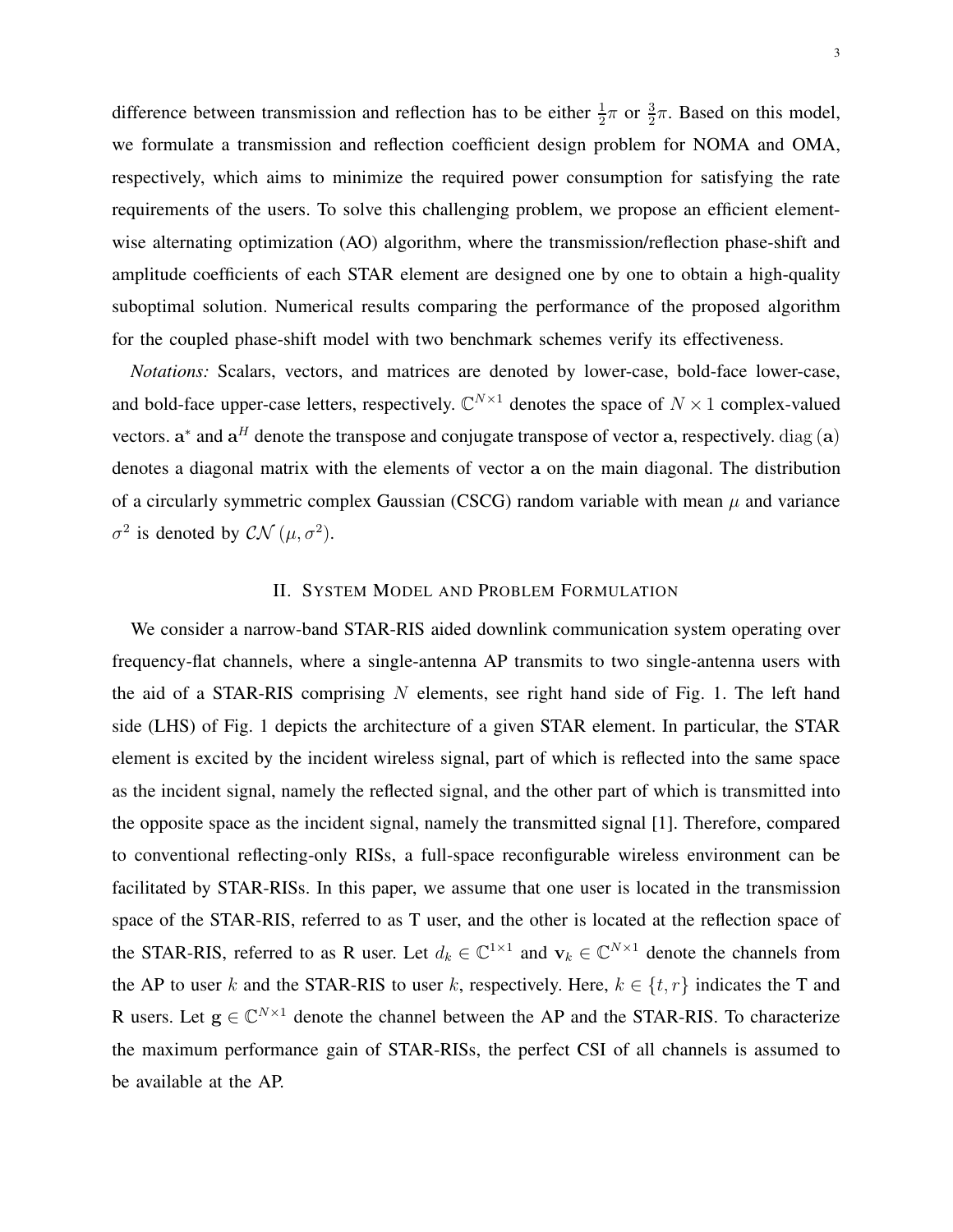

Fig. 1: Illustration of a STAR-RIS aided downlink communication system.

### *A. A Coupled Phase-shift Model for STAR-RISs*

Without loss of generality, let  $s_n$  specify the signal incident on the *n*th STAR element, where  $n \in \mathcal{N} \triangleq \{1, 2, \ldots, N\}$ . As illustrate on the LHS of Fig. 1, the corresponding transmitted and reflected signals from the nth STAR element are given by  $t_n = T_n s_n$  and  $r_n = R_n s_n$ , respectively [5]. Here,  $T_n = \sqrt{\beta_n^t} e^{j\theta_n^t}$  and  $R_n = \sqrt{\beta_n^r} e^{j\theta_n^r}$  characterize the transmission and reflection coefficients of the *n*th STAR element, respectively, where  $\beta_n^t \in [0,1]$ ,  $\theta_n^t \in [0,2\pi)$ and  $\beta_n^r \in [0,1]$ ,  $\theta_n^r \in [0,2\pi)$  denote the amplitude and phase-shift adjustments imposed on the incident signal,  $s_n$ . Accordingly, the transmission- and reflection-coefficient matrices are given by  $\Theta_t = \text{diag}(T_1, T_2, \dots, T_N)$  and  $\Theta_r = \text{diag}(R_1, R_2, \dots, R_N)$ , respectively<sup>2</sup>.

To achieve the STAR function, each STAR element has to support both electric and magnetic currents [1, 3], which can be characterized by one equivalent electric circuit and one equivalent magnetic circuit, as illustrated in Fig. 1. Let  $Z_{e,n}$  and  $Z_{m,n}$  denote the corresponding electric and magnetic impedances, respectively. Then, the transmission and reflection coefficients can be expressed in terms of these impedances as follows [3]:

$$
T_n = \frac{2Z_{e,n}}{2Z_{e,n} + \eta} - \frac{Z_{m,n}}{Z_{m,n} + 2\eta},
$$
\n(1a)

$$
R_n = \frac{-\eta}{2Z_{e,n} + \eta} + \frac{Z_{m,n}}{Z_{m,n} + 2\eta},
$$
 (1b)

where  $\eta$  denotes the free space wave impedance. By re-arranging (1a) and (1b), we obtain [3]

$$
Z_{e,n} = \frac{\eta \left[ 1 + (R_n + T_n) \right]}{2 \left[ 1 - (R_n + T_n) \right]},
$$
\n(2a)

$$
Z_{m,n} = \frac{2\eta \left[1 - (R_n - T_n)\right]}{1 - (R_n - T_n)},
$$
\n(2b)

<sup>&</sup>lt;sup>2</sup>In this work, the time switching operating protocol [6] for STAR-RISs, where different transmission/reflection coefficients can be used in different time slots, is not considered. The reason for this is that frequently updating the transmission/reflection coefficients entails a high hardware complexity, which we want to avoid.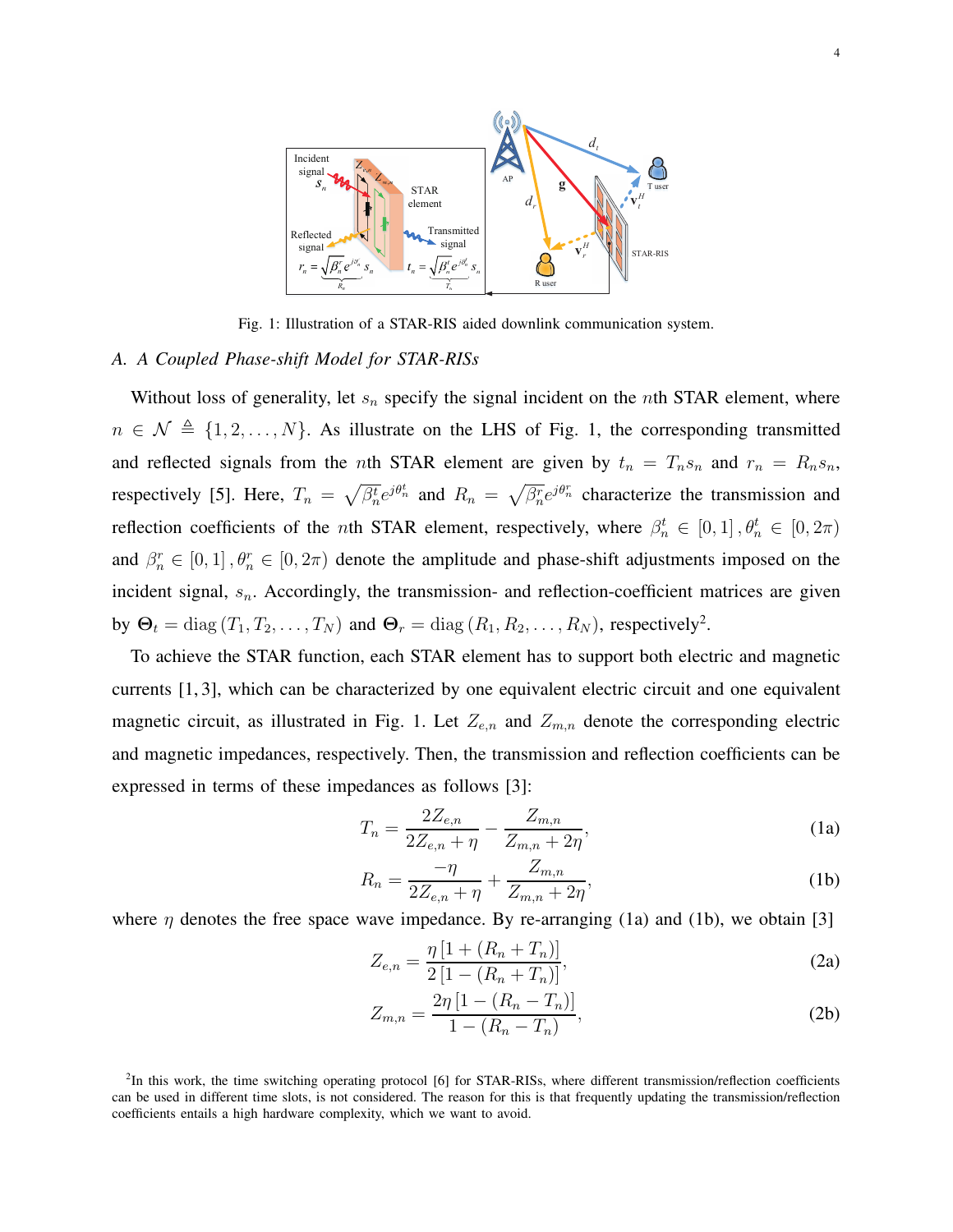which specify the values of the electric and magnetic impedances needed to realize given transmission and reflection coefficients.

Assuming that the STAR-RIS is a passive and lossless metasurface, the following two conditions have to be satisfied. First, "lossless" means that for each STAR element, the sum of the energies of the transmitted and reflected signals has to be equal to the energy of the incident signal, i.e.,  $|t_n|^2 + |r_n|^2 = |s_n|^2$ , which implies the following condition for the transmission and reflection amplitude coefficients:

$$
\beta_n^t + \beta_n^r = 1. \tag{3}
$$

This condition has also been considered in the existing works on STAR-RISs [5–7]. Second, for a passive and lossless STAR-RIS, the electric and magnetic impedances are purely imaginary numbers [3], i.e.,  $\text{Re}(Z_{e,n}) = 0$  and  $\text{Re}(Z_{m,n}) = 0$ . This constraint results in the following condition for both the amplitude and phase-shift coefficients<sup>3</sup>:

$$
\sqrt{\beta_n^t} \sqrt{\beta_n^r} \cos \left(\theta_n^t - \theta_n^r\right) = 0,\tag{4}
$$

which indicates that the transmission and reflection phase-shift coefficients  $(\theta_n^t$  and  $\theta_n^r)$  are coupled and have to satisfy the condition  $|\theta_n^t - \theta_n^r| = \frac{\pi}{2}$  $\frac{\pi}{2}, \frac{3\pi}{2}$  $\frac{2\pi}{2}$  if the real STAR mode is employed (i.e.,  $\beta_n^t \neq 0$  and  $\beta_n^r \neq 0$ ). On the other hand, if the STAR element is operated in the pure transmission or reflection mode (i.e.,  $\beta_n^r = 0$  or  $\beta_n^t = 0$ ), the remaining transmission or reflection phase-shift coefficients can be set to arbitrary values, which is consistent with conventional transmitting/reflecting-only RISs.

Remark 1. To enable independent adjustment of the transmission and reflection phase-shift coefficients in [5–7], the STAR-RISs have to be *semi-passive* or *active* to realize the required electric and magnetic impedances in (2). Although the independent phase-shift model cannot be realized with purely passive STAR-RISs, it provides an important reference to evaluate the performance degradation caused by the coupled phase-shift model, see Section IV.

## *B. System Model*

In this paper, we consider both NOMA and OMA. In NOMA, users share the same time/frequence resources and employ successive interference cancellation (SIC) to detect the superimposed signal

 $3$ The derivation of (4) exploits (3). The details can be found in [3]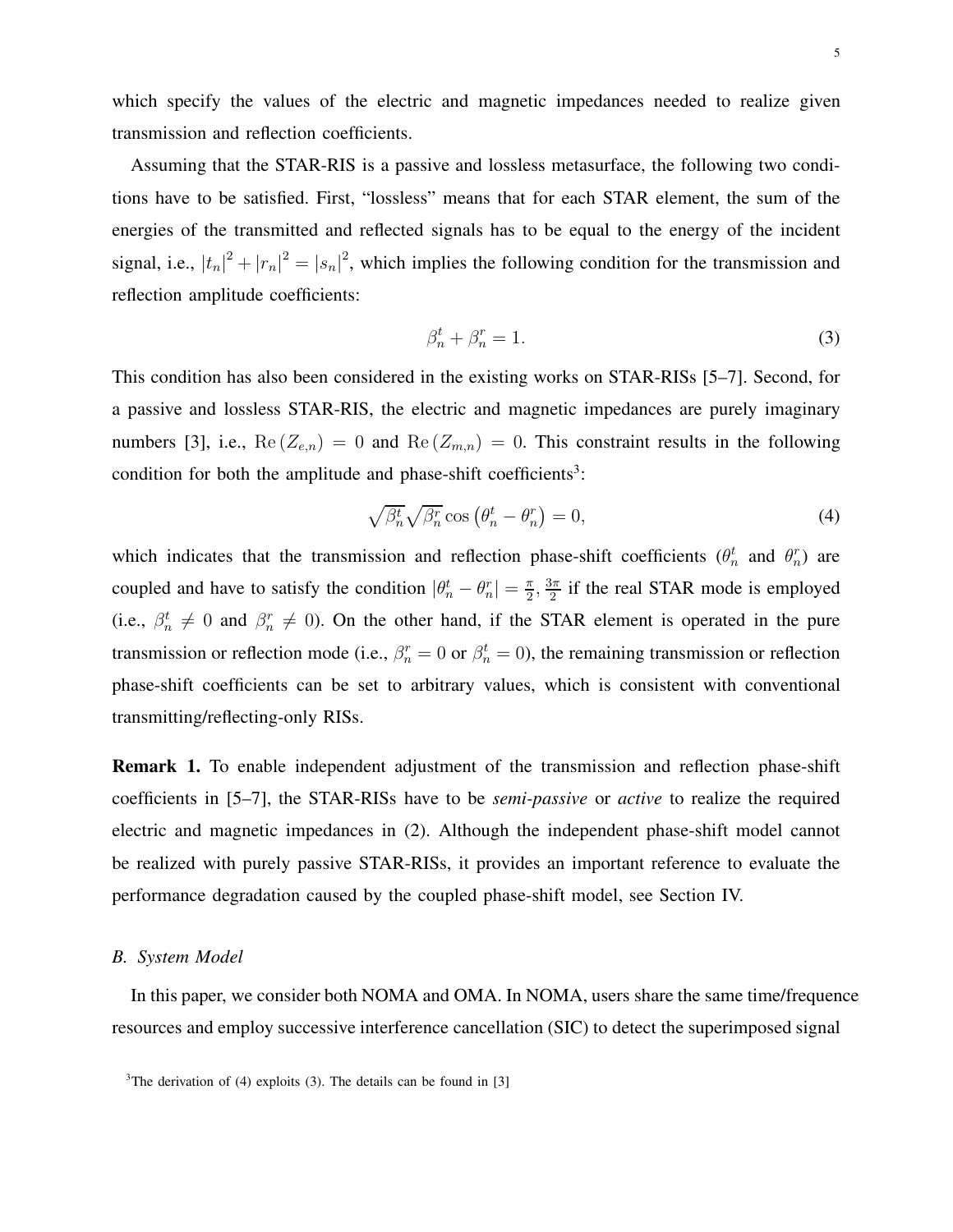delivered by the AP. In OMA, the users detect their intended signals independently by exploiting orthogonal time/frequence resources of equal size.

*1) NOMA:* Let  $x_k$ ,  $p_k$ , and  $c_k \triangleq d_k + \mathbf{v}_k^H \mathbf{\Theta}_k \mathbf{g}$  denote the information-bearing symbol, the allocated power, and the effective channel for user  $k \in \{t, r\}$ , respectively. The superimposed signal received at user  $k \in \{t, r\}$  is given by

$$
y_k = c_k \left( p_t x_t + p_r x_r \right) + n_k,\tag{5}
$$

where  $n_k \sim \mathcal{CN}(0, \sigma^2)$  represents the additive white Gaussian noise (AWGN). In downlink NOMA, the user having the higher channel power gain (referred to as the strong user) first detects the signal of the user having the lower channel power gain (referred to as the weak user). Then, the strong user will subtract the detected weak user's signal from the received signal before detecting its own signal. Therefore, the achievable communication rate of user  $k \in \{t, r\}$  is given by

$$
R_k^N = \log_2\left(1 + \frac{|c_k|^2 p_k}{\lambda_k |c_k|^2 p_{\overline{k}} + \sigma^2}\right),\tag{6}
$$

where  $\overline{k} = r$ , if  $k = t$ ; and  $\overline{k} = t$ , otherwise. Here, binary variables,  $\lambda_k \in \{0, 1\}$ ,  $k \in \{t, r\}$ , indicate the decoding order of the two users and  $\lambda_t + \lambda_s = 1$ . If  $|c_t|^2 \ge |c_r|^2$  (i.e., T user is the strong user), we have  $\lambda_t = 0$  and  $\lambda_r = 1$ ; otherwise,  $\lambda_t = 1$  and  $\lambda_r = 0$ .

*2) OMA:* By employing orthogonal time/frequence resources, OMA avoids inter-user interference. Therefore, the corresponding achievable communication rate of user  $k \in \{t, r\}$  is given by

$$
R_k^{\rm O} = \frac{1}{2} \log_2 \left( 1 + \frac{|c_k|^2 p_k}{\frac{1}{2} \sigma^2} \right). \tag{7}
$$

#### *C. Problem Formulation*

Our goal is to minimize the total power consumption of the AP by jointly optimizing the transmission and reflection coefficients, subject to the rate requirements of both users and the coupled constraints on the transmission and reflection coefficients. Therefore, the optimization problem can be formulated as follows:

$$
\min_{p_k, \Theta_k, \lambda_k} \quad p_t + p_r \tag{8a}
$$

$$
\text{s.t. } R_k^{\mathbf{X}} \ge \overline{R}_k, \forall k \in \{t, r\},\tag{8b}
$$

$$
\beta_n^t + \beta_n^r = 1, \forall n \in \mathcal{N},\tag{8c}
$$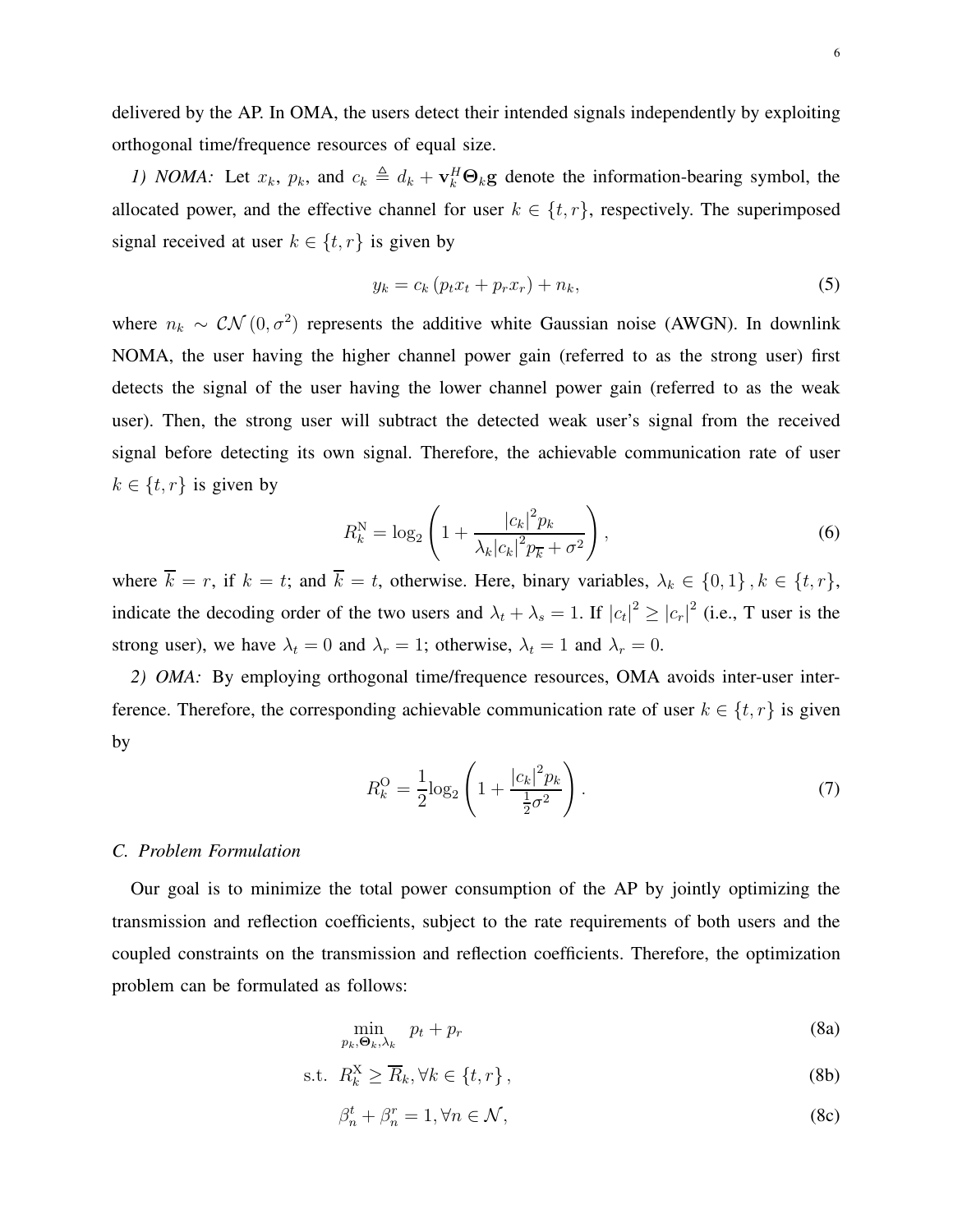$$
\left|\theta_n^t - \theta_n^r\right| = \frac{1}{2}\pi \text{ or } \frac{3}{2}\pi, \forall n \in \mathcal{N},\tag{8d}
$$

$$
\theta_n^t, \theta_n^r \in [0, 2\pi), \beta_n^t, \beta_n^r \in [0, 1], \forall n \in \mathcal{N},
$$
\n(8e)

$$
\begin{cases} \lambda_t = 0, \lambda_r = 1, \text{ if } |c_t|^2 \ge |c_r|^2, \\ \lambda_t = 0, \lambda_r = 0, \text{ otherwise.} \end{cases}
$$
 (8f)

$$
( \lambda_t = 1, \lambda_r = 0, \text{ otherwise},
$$

$$
\lambda_t, \lambda_r \in \{0, 1\}, \lambda_t + \lambda_r = 1,\tag{8g}
$$

where  $\overline{R}_k$  denotes the minimum rate requirement of user k and  $X \in \{N, O\}$  indicates whether NOMA or OMA is employed. Constraints (8c) and (8d) are the coupled amplitude and phase-shift coefficients, respectively. Variable  $\lambda_k$  and constraints (8f) and (8g) are only valid when NOMA is employed. Note that for problem (8), we assume that the coupled phase-shift constraint (8d) always exists even if  $\beta_n^t = 0$  or  $\beta_n^r = 0$ , while in fact in this case,  $\theta_n^t$  and  $\theta_n^r$  can be independently adjusted according to (4). However, (8d) will not lead to any performance degradation compared to (4). To elaborate this, let us take  $\beta_n^t = 1$  and  $\beta_n^r = 0$  as an example. In this case,  $\beta_n^r = 0$  causes  $\theta_n^r$  to become a dummy variable and only  $\theta_n^t$  has an impact on the solution of (8). In particular, in this case,  $\theta_n^t$  can assume any arbitrary value from  $[0, 2\pi)$ , since the dummy variable,  $\theta_n^r$ , can be set accordingly to satisfy (8d) without affecting the solution. For the case of  $\beta_n^t = 0$  and  $\beta_n^r = 1$ , a similar conclusion can be drawn. Therefore, in this special case, (8d) will not influence the achievable performance and (8) is equivalent to the corresponding problem employing the independent phase-shift model.

Remark 2. The main challenges for solving problem (8) can be summarized as follows. On the one hand, compared to conventional reflecting-only RISs [8], where only the reflection phase-shift coefficients have to be optimized, STAR-RISs require the joint optimization of both amplitude and phase-shift coefficients for transmission and reflection. On the other hand, compared to STAR-RISs employing the independent phase-shift model [6], the coupled phase-shift constraint (8d) further complicates the design of the transmission and reflection coefficients. Therefore, the algorithms proposed in the existing works [6, 8] cannot be applied for solving (8).

#### III. PROPOSED SOLUTION

To solve problem (8), we first transform it into a tractable form. Note that for the optimal solution of (8), the inequality rate constraint (8b) has to be satisfied with equality. Therefore, problem (8) can be rewritten as follows: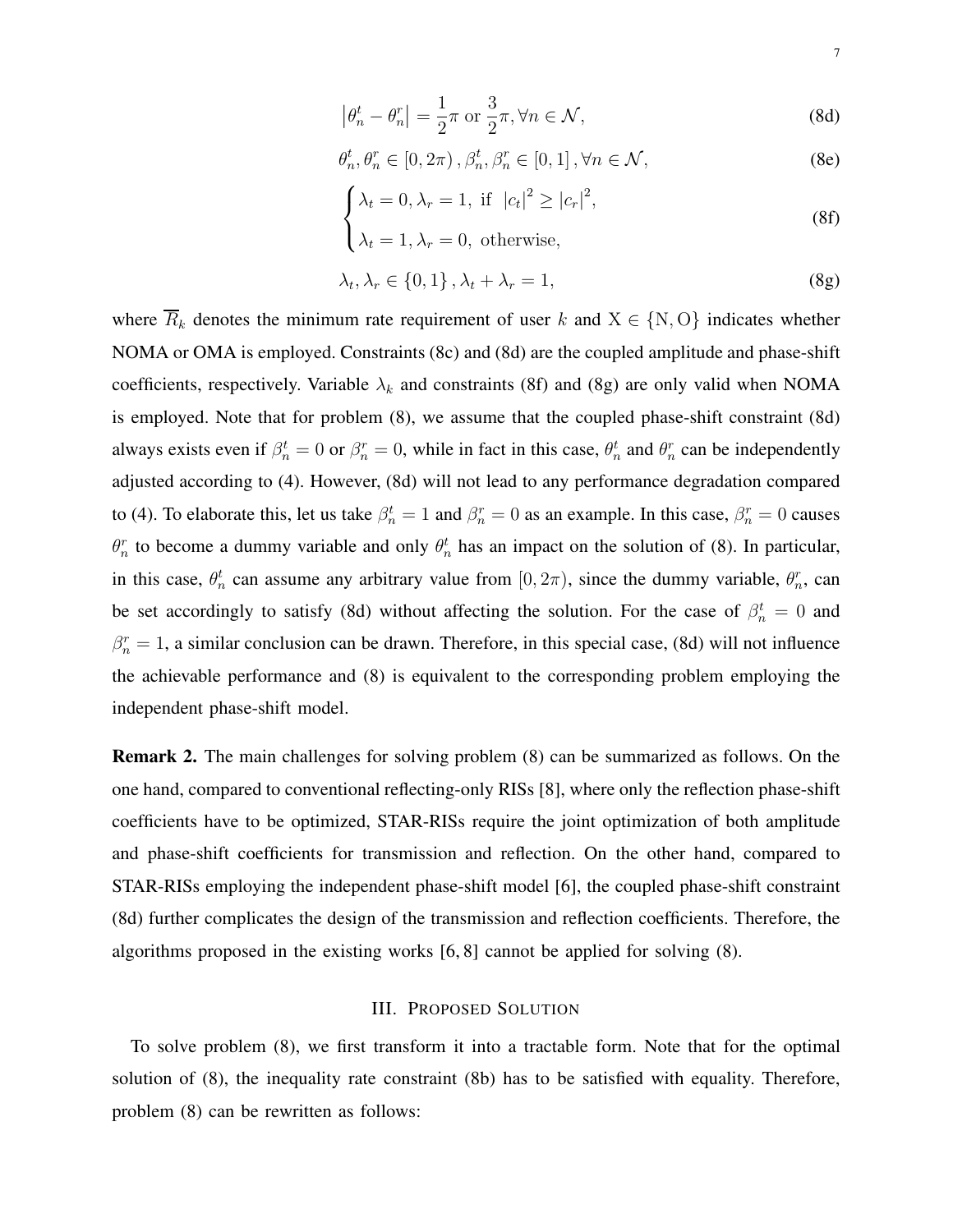$$
\min_{\mathbf{\Theta}_k, \lambda_k} \quad P^{\mathbf{X}} \tag{9a}
$$

s.t. 
$$
(8c) - (8g)
$$
,  $(9b)$ 

where  $P<sup>X</sup>$  for NOMA and OMA is respectively given by

$$
P^{\mathcal{N}} = \begin{cases} \frac{\overline{\gamma}_r^{\mathcal{N}}}{|c_r|^2} + \frac{\overline{\gamma}_t^{\mathcal{N}}(\overline{\gamma}_r^{\mathcal{N}} + 1)}{|c_t|^2} \triangleq P_{\lambda_t=0,\lambda_r=1}^{\mathcal{N}},\\ \frac{\overline{\gamma}_t^{\mathcal{N}}}{|c_t|^2} + \frac{\overline{\gamma}_r^{\mathcal{N}}(\overline{\gamma}_t^{\mathcal{N}} + 1)}{|c_r|^2} \triangleq P_{\lambda_t=1,\lambda_r=0}^{\mathcal{N}}, \end{cases}
$$
(10a)

$$
P^{\rm O} = \frac{\overline{\gamma}_t^{\rm O}}{|c_t|^2} + \frac{\overline{\gamma}_r^{\rm O}}{|c_r|^2},\tag{10b}
$$

where  $\overline{\gamma}_k^N \triangleq (2^{\overline{R}_k} - 1) \sigma^2$  and  $\overline{\gamma}_t^O \triangleq (2^{2\overline{R}_k} - 1) \sigma^2/2$ ,  $\forall k \in \{t, r\}$ . As can be observed, objective functions for NOMA and OMA share a similar structure while NOMA requires additional decoding order constraints (8f) and (8g). As a result, in the following, we mainly focus on solving problem (9) for NOMA since the proposed algorithm is also applicable to OMA. Recall that there are  $2! = 2$  possible decoding orders for problem (9) for NOMA. The optimal solution can be obtained by exhaustively searching over the two options, i.e.,  $P^N = \min \left( P^N_{\lambda_t=0,\lambda_r=1}, P^N_{\lambda_t=1,\lambda_r=0} \right)$ . Before solving (9), we first introduce the following proposition.

Proposition 1. For the optimal solution of problem (9), the NOMA decoding order constraints (8f) and (8g) are automatically satisfied.

*Proof.* Let  $\{\Theta_k^{op}\}$  $\{f_k^{op}, k \in \{t, r\}\}\$  denote the optimal solution of problem (9). Then, we have

$$
P_{\lambda_t=0,\lambda_r=1}^N \left( \left\{ \Theta_k^{op} \right\} \right) - P_{\lambda_t=1,\lambda_r=0}^N \left( \left\{ \Theta_k^{op} \right\} \right)
$$
  
= 
$$
\overline{\gamma}_t \overline{\gamma}_r \left( \frac{1}{\left| c_t \left( \left\{ \Theta_k^{op} \right\} \right) \right|^2} - \frac{1}{\left| c_r \left( \left\{ \Theta_k^{op} \right\} \right) \right|^2} \right) \triangleq \delta,
$$
 (11)

*where*  $|c_t$  ( $\{\mathbf{\Theta}_k^{op}\}$  $\binom{op}{k}$ ) $\mid^2$  and  $\mid$ c<sub>r</sub> ({ $\Theta_k^{op}$  $\binom{op}{k}$  $\left|\right|^2$  denote the corresponding effective channel power gain for *the T and R users, respectively. If*  $\lambda_t = 0, \lambda_r = 1$  *is the optimal decoding order,*  $|c_t|(\{\Theta_k^{op}\})$  $_{k}^{op}\}$ )|<sup>2</sup>  $\geq$  $\binom{op}{k}$ )|<sup>2</sup> has to hold such that  $\delta~\leq~0$  (i.e.,  $P^{\text{N}}_{\lambda_t=0,\lambda_r=1}$  ({ $\Theta_k^{op}$ )  $|c_r\left(\{\mathbf{\Theta}_k^{op}\right)$  $\{ \Theta_k^{op} \}$ )  $\leq P_{\lambda_t=1,\lambda_r=0}^N \left( \{ \Theta_k^{op} \} \right)$  $_{k}^{op}\}$ )). *Otherwise,*  $\lambda_t = 0$ ,  $\lambda_r = 1$  *cannot be the optimal decoding order. The case of*  $\lambda_t = 1$ ,  $\lambda_r = 0$  $\Box$ *can be proved in a similar manner.*

By exploiting Proposition 1, we can remove constraints (8f) and (8g) from problem (9). In the following, for simplicity of presentation, we consider the case  $\lambda_t = 0, \lambda_r = 1$  as an example.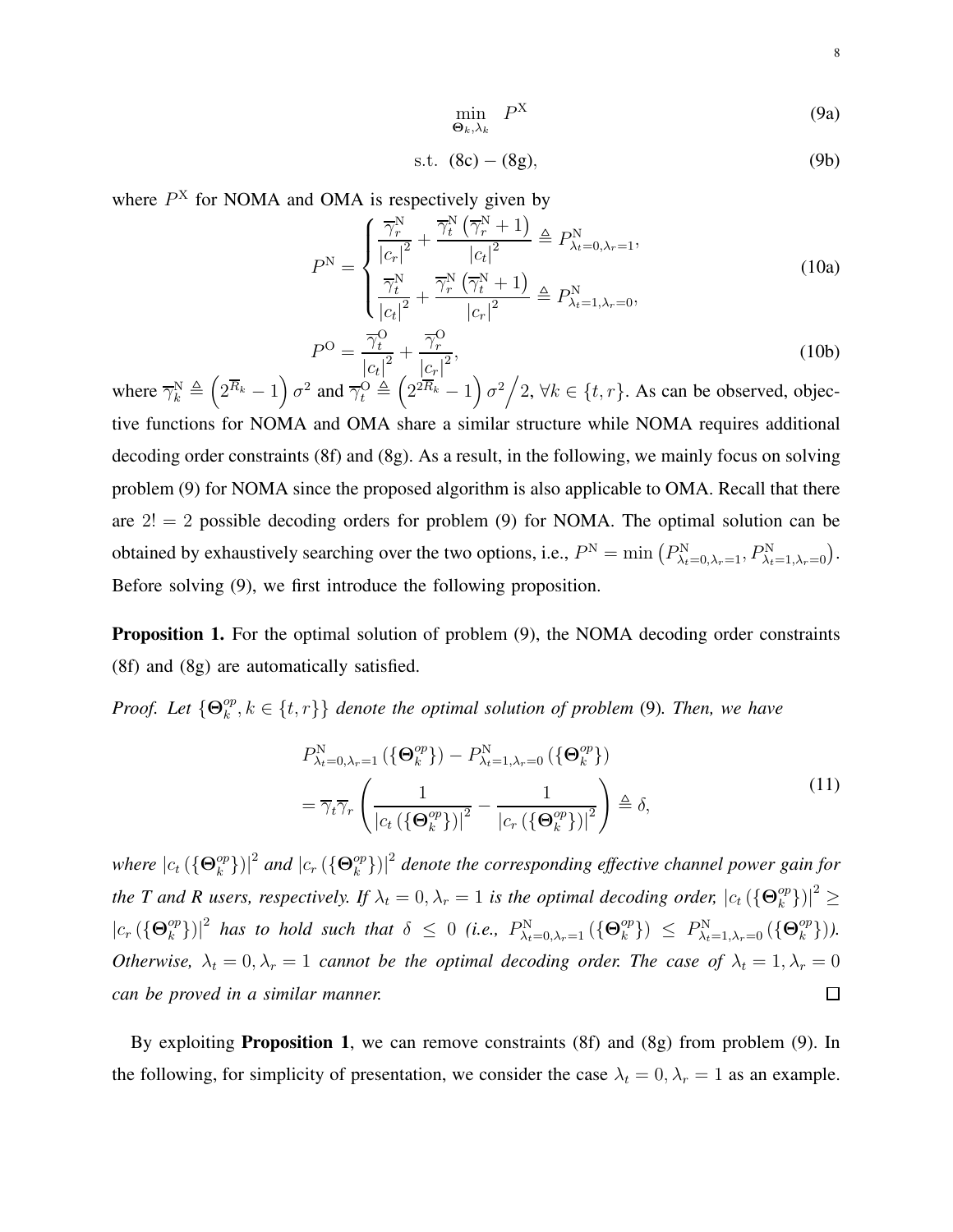The resulting optimization problem simplifies  $\text{to}^4$ 

$$
\min_{\mathbf{\Theta}_k} \quad \frac{\overline{\gamma}_r^N}{|c_r|^2} + \frac{\overline{\gamma}_t^N \left(\overline{\gamma}_r^N + 1\right)}{|c_t|^2} \tag{12a}
$$

s.t. 
$$
(8c) - (8e)
$$
. (12b)

However, it is still challenging to solve problem (12), since not only the objective function is nonconvex with respect to  $\Theta_k$  but also the feasible set of the transmission and reflection coefficients. Since it is difficult to find a globally optimal solution for such a challenging problem, in the following, we decompose (12) into two subproblems, namely a phase-shift coefficient design problem and a amplitude coefficient design problem. For each subproblem, an element-wise AO algorithm will be developed to find a high-quality suboptimal solution.

*1) Phase-shift Coefficient Design:* To start with, we first define transmission/reflection amplitude and phase-shift vectors  $\beta_k \triangleq \left[ \sqrt{\beta_1^k}, \sqrt{\beta_2^k}, \dots, \sqrt{\beta_N^k} \right]^T$  and  $\mathbf{q}_k = \left[ e^{j\theta_1^k}, e^{j\theta_2^k}, \dots, e^{j\theta_N^k} \right]^T$ ,  $\forall k \in \{t, r\}$ , respectively. Therefore, the transmission/reflection-coefficient matrix can be reexpressed as  $\Theta_k = \text{diag}(\beta_k) \text{diag}(\mathbf{q}_k)$ . Accordingly, the effective channel power gain of user  $k \in \{t, r\}$  can be rewritten as follows:

$$
|c_k|^2 = |d_k + \mathbf{v}_k^H \text{diag}(\boldsymbol{\beta}_k) \text{diag}(\mathbf{q}_k) \mathbf{g}|^2 = |\mathbf{s}_k^H \overline{\mathbf{q}}_k|^2, \tag{13}
$$

where  $\mathbf{s}_k^H \triangleq [\mathbf{v}_k^H \text{diag}(\boldsymbol{\beta}_k) \text{diag}(\mathbf{g}) \, d_k] \in \mathbb{C}^{1 \times (N+1)}$  and  $\overline{\mathbf{q}}_k \triangleq [\mathbf{q}_k^T \, 1]^T \in \mathbb{C}^{(N+1) \times 1}$ . For given  $\beta_k$ , problem (12) reduces to the following transmission and reflection phase-shift coefficient design problem:

$$
\min_{\overline{\mathbf{q}}_k, \psi_k} \quad \frac{\overline{\gamma}_r^N}{\psi_r} + \frac{\overline{\gamma}_t^N \left( \overline{\gamma}_r^N + 1 \right)}{\psi_t} \tag{14a}
$$

$$
\text{s.t. } \left| \mathbf{s}_k^H \overline{\mathbf{q}}_k \right|^2 \ge \psi_k, \forall k \in \{t, r\},\tag{14b}
$$

$$
[\mathbf{q}_t]_n = j[\mathbf{q}_r]_n \text{ or } [\mathbf{q}_t]_n = -j[\mathbf{q}_r]_n, \forall n \in \mathcal{N},
$$
\n(14c)

$$
|[\mathbf{q}_t]_n| = 1, |[\mathbf{q}_r]_n| = 1, \forall n \in \mathcal{N},
$$
\n(14d)

where  $\{\psi_k\}$  are auxiliary variables,  $j^2 = -1$ , and  $[\cdot]_n$  represents the *n*th element of a vector. Here, constraint (14c) is equivalent to constraint (8d), where  $[q_t]_n = j[q_r]_n$  implies that  $|\theta_n^t - \theta_n^r| = \frac{1}{2}$  $rac{1}{2}\pi$ and  $[\mathbf{q}_t]_n = -j[\mathbf{q}_r]_n$  implies that  $|\theta_n^t - \theta_n^r| = \frac{3}{2}$  $\frac{3}{2}\pi$ . Although the objective function of (14) is convex, it is still a non-convex problem since the LHS of (14b) is not concave and constrains (14c) and (14d) are non-convex. To handle this obstacle, we propose an element-wise AO algorithm.

<sup>&</sup>lt;sup>4</sup>For NOMA with  $\lambda_t = 1, \lambda_r = 0$  and OMA, we just need to replace the objective function of (12) with  $P^N_{\lambda_t=1,\lambda_r=0}$  and  $P^{\text{O}}$  from (10).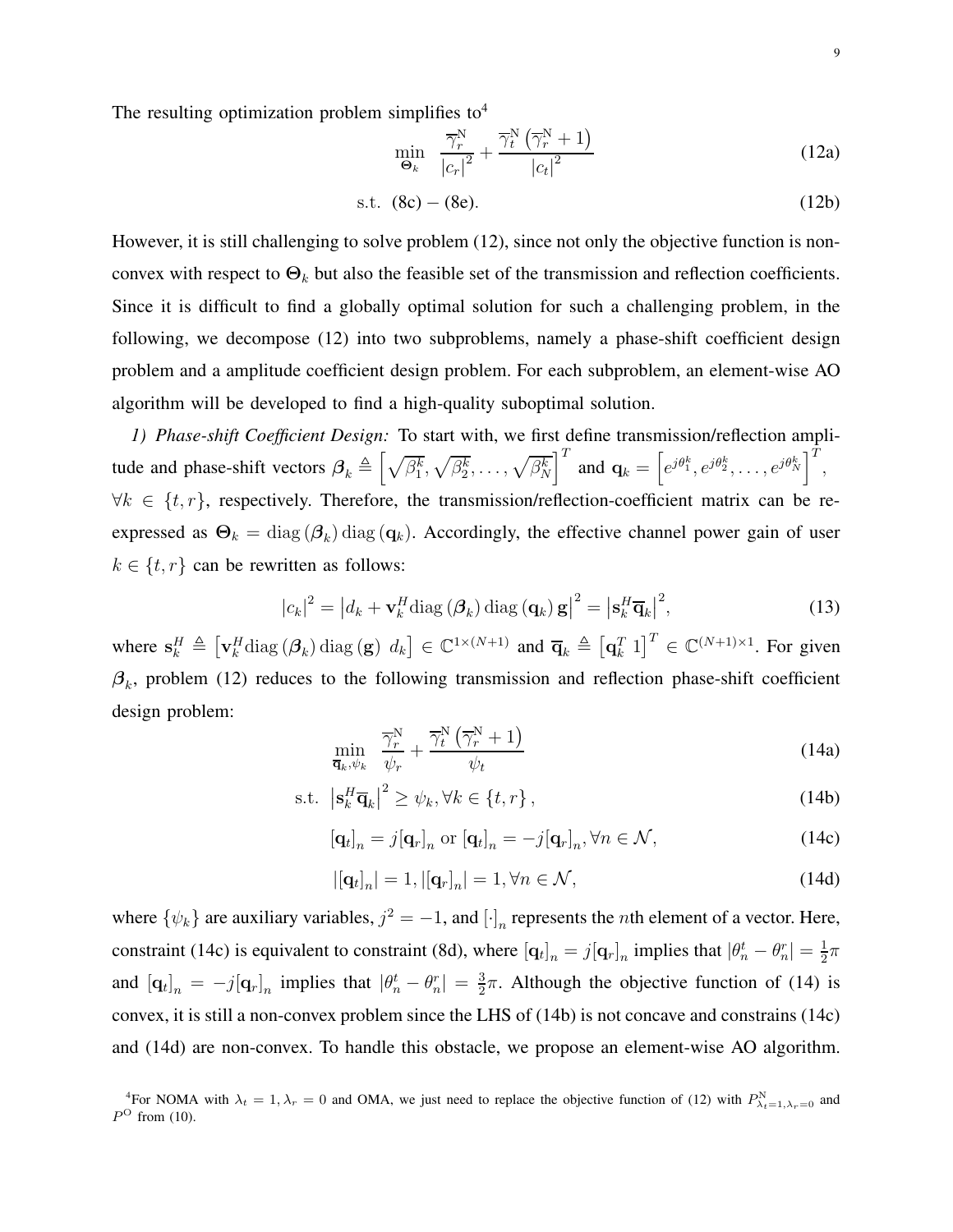For any one of the elements in  $\mathbf{q}_k$  (i.e.,  $[\mathbf{q}_k]_n$ ) with the other  $N-1$  elements (i.e.,  $\{[\mathbf{q}_k]_l\}_{l \neq n}^N$  $\binom{N}{l \neq n}$ fixed,  $|\mathbf{s}_k^H \overline{\mathbf{q}}_k|$  $2$  can be expressed as follows:

$$
\left|\mathbf{s}_{k}^{H}\overline{\mathbf{q}}_{k}\right|^{2} = A_{k,n} + 2 \operatorname{Re}\left\{B_{k,n}[\mathbf{q}_{k}]_{n}\right\},\tag{15}
$$

where  $A_{k,n} \triangleq \Big|$  $\sum_{l\neq n}^{N+1}\left[\mathbf{s}_k^H\right]_l\!\left[\mathbf{q}_k\right]_l\!\Big|$  $\mathbf{z}^2 + \left|\left[\mathbf{s}_k^H\right]_n\right|$  $\mathcal{L}^2$ ,  $B_{k,n} \triangleq \left[\mathbf{s}_k^H\right]_n \left\{\sum_{l \neq n}^{N+1} \left[\mathbf{s}_k^H\right]_l \left[\mathbf{q}_k\right]_l \right\}^*$ , and  $\left[\mathbf{q}_k\right]_{N+1} \triangleq$  $1, \forall k \in \{t, r\}, n \in \mathcal{N}$ . In this case,  $| \mathbf{s}_k^H \overline{\mathbf{q}}_k |$ <sup>2</sup> is an affine function with respect to  $[q_k]_n$ . For given  $N-1$  transmission and reflection phase-shift coefficients, the design of the *n*th transmission and reflection phase-shift coefficients can be formulated as follows:

$$
\min_{\left[\mathbf{q}_r\right]_n, \psi_k} \quad \frac{\overline{\gamma}_r^N}{\psi_r} + \frac{\overline{\gamma}_t^N \left(\overline{\gamma}_r^N + 1\right)}{\psi_t} \tag{16a}
$$

$$
\text{s.t. } A_{r,n} + 2 \operatorname{Re} \{ B_{r,n}[\mathbf{q}_r]_n \} \ge \psi_r,\tag{16b}
$$

$$
A_{t,n} + 2 \operatorname{Re} \{ B_{t,n} \{ \pm j[\mathbf{q}_r]_n \} \} \ge \psi_t,
$$
\n(16c)

$$
\left| \left[ \mathbf{q}_r \right]_n \right| = 1. \tag{16d}
$$

As there are two possible phase-shift differences between  $[q_t]_n$  and  $[q_r]_n$ , we can first solve the two subproblems and then select the optimal solution from the two results. For each subproblem, the non-convexity only lies in the unit-modulus constraint (16d). To address this issue, we can relax the non-convex unit-modulus constraint (16d) into a convex one, i.e.,  $|[\mathbf{q}_r]_n| \leq 1$ . By exploiting the result in [9, Appendix B], it can be shown that the optimal solution to the relaxed problem will always satisfy  $|[\mathbf{q}_r]_n| = 1$ . The relaxed problem is a standard convex optimization problem, which can be efficiently solved via standard convex problem solvers such as CVX [10]. By alternatingly optimizing each phase-shift coefficient  $[q_r]_n$  with all the other  $\{[q_k]_l\}_{l=1}^N$  $\prod_{l \neq n}^{N}$  fixed, a suboptimal solution to (14) can be obtained.

*2) Amplitude Coefficient Design:* Similarly, for optimizing the transmission and reflection amplitude coefficients, we first rewrite the effective channel power gain of user  $k \in \{t, r\}$  as follows:

$$
|c_k|^2 = |d_k + \mathbf{v}_k^H \text{diag}(\boldsymbol{\beta}_k) \text{diag}(\mathbf{q}_k) \mathbf{g}|^2 = |\mathbf{b}_k^H \overline{\boldsymbol{\beta}}_k|^2, \tag{17}
$$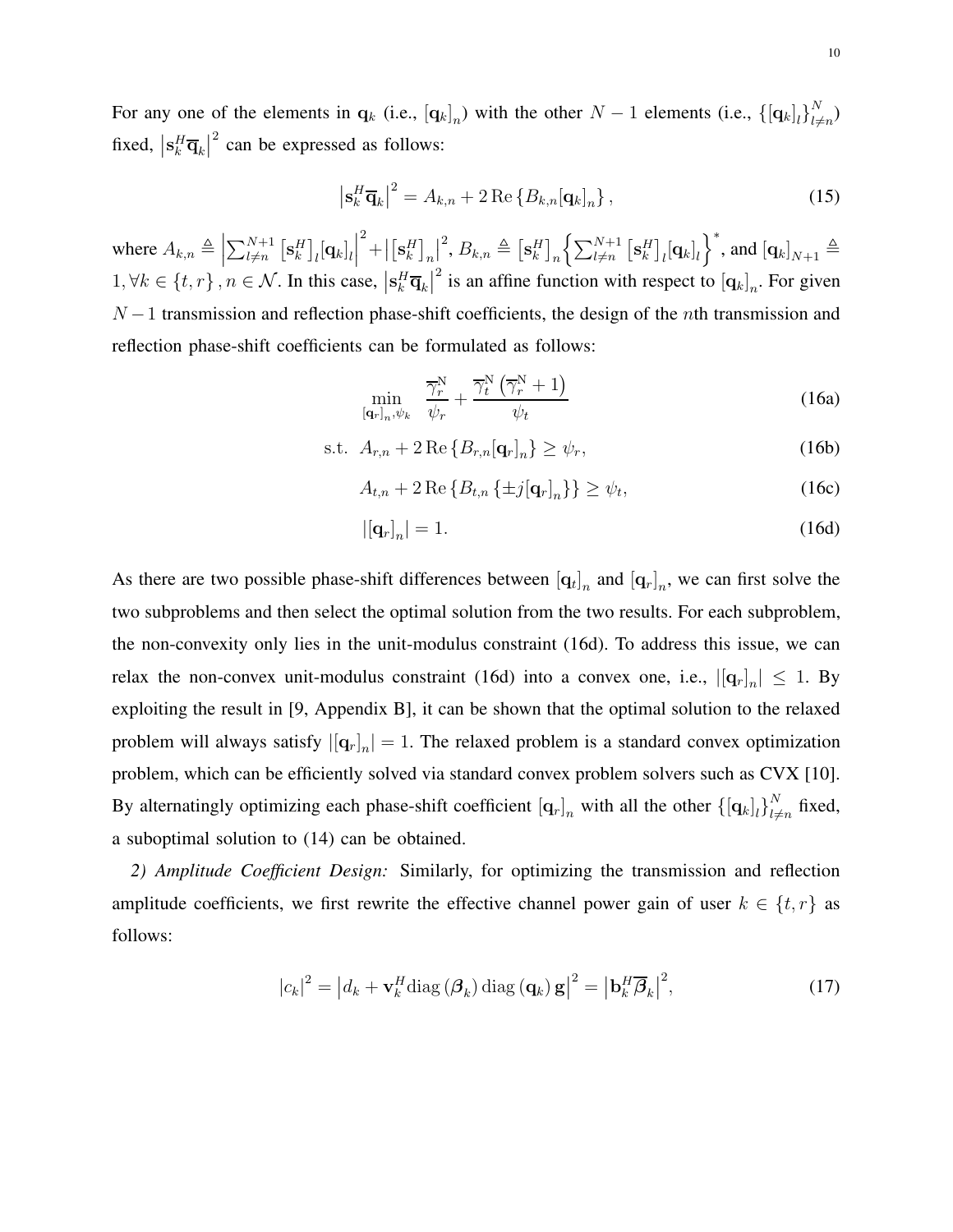where  $\mathbf{b}_k^H \triangleq [\mathbf{v}_k^H \text{diag}(\mathbf{q}_k) \text{diag}(\mathbf{g}) \, d_k] \in \mathbb{C}^{1 \times (N+1)}$  and  $\overline{\beta}_k \triangleq [\beta_k^T \, 1]^T \in \mathbb{C}^{(N+1) \times 1}$ . For each  $\beta_n^k$  and fixing the remaining  $N-1$  coefficients,  $|{\bf b}_k^H {\overline{\boldsymbol{\beta}}_k}|$  $2<sup>2</sup>$  can be expressed as follows:

$$
\left|\mathbf{b}_{k}^{H}\overline{\boldsymbol{\beta}}_{k}\right|^{2}=C_{k,n}+D_{k,n}\beta_{n}^{k}+E_{k,n}\sqrt{\beta_{n}^{k}},
$$
\n(18)

where  $C_{k,n} \triangleq \Big|$  $\sum_{l\neq n}^{N+1} \left[\mathbf{s}_k^H\right]_l \sqrt{\beta_l^k}$ <sup>2</sup>,  $D_{k,n} \triangleq |[\mathbf{b}_k^H]_n|$ <sup>2</sup>,  $E_{k,n} \triangleq 2 \operatorname{Re} \left\{ \left[ \mathbf{b}_{k}^{H} \right]_{n} \left\{ \sum_{l \neq n}^{N+1} \left[ \mathbf{b}_{k}^{H} \right]_{l} \sqrt{\beta_{l}^{k}} \right\}^{*} \right\},$ and  $\beta_{N+1}^k \triangleq 1, \forall k \in \{t, r\}$ ,  $n \in \mathcal{N}$ . For given  $N-1$  transmission and reflection amplitude coefficients, the design of the nth transmission and reflection amplitude coefficients can be formulated as the following problem:

$$
\min_{\beta_n^k, \psi_k} \quad \frac{\overline{\gamma}_r^N}{\psi_r} + \frac{\overline{\gamma}_t^N \left( \overline{\gamma}_r^N + 1 \right)}{\psi_t} \tag{19a}
$$

$$
\text{s.t. } C_{k,n} + D_{k,n} \beta_n^k + E_{k,n} \sqrt{\beta_n^k} \ge \psi_k, \forall k \in \{t, r\},\tag{19b}
$$

$$
\beta_n^t, \beta_n^r \in [0, 1], \beta_n^t + \beta_n^r = 1, \forall n \in \mathcal{N}.
$$
 (19c)

The potential non-convexity of (19) lies in the third term of the LHS of (19b), whose convexity depends on the sign of  $E_{k,n}$ . If  $E_{k,n} \ge 0$ , the LHS of (19b) is concave with respect to  $\beta_n^k$ . In this case, problem (19) is convex and can be efficiently solved using CVX [10]. However, if  $E_{k,n}$  < 0, the LHS of (19b) is not concave but convex with respect to  $\beta_n^k$  and problem (19) is non-convex. To solve this issue, for a given feasible point  $\beta_n^{k(0)}$ , by employing the first-order Taylor expansion, a lower bound of  $E_{k,n}\sqrt{\beta_n^k}$  can be obtained as follows:

$$
E_{k,n}\sqrt{\beta_n^k} \ge \frac{E_{k,n}\left(\beta_n^k + \beta_n^{k(0)}\right)}{2\sqrt{\beta_n^{k(0)}}} \triangleq \Gamma_{k,n}\left(\beta_n^k, \beta_n^{k(0)}\right). \tag{20}
$$

Therefore, for a given feasible point  $\beta_n^{k(0)}$  and  $E_{k,n} < 0$ , problem (19) can be approximated as the following convex optimization problem:

$$
\min_{\beta_n^k, \psi_k} \quad \frac{\overline{\gamma}_r^N}{\psi_r} + \frac{\overline{\gamma}_t^N \left( \overline{\gamma}_r^N + 1 \right)}{\psi_t} \tag{21a}
$$

$$
\text{s.t. } C_{k,n} + D_{k,n} \beta_n^k + \Gamma_{k,n} \left( \beta_n^k, \beta_n^{k(0)} \right) \ge \psi_k, \forall k \in \{t, r\},\tag{21b}
$$

$$
\beta_n^t, \beta_n^r \in [0, 1], \beta_n^t + \beta_n^r = 1, \forall n \in \mathcal{N},\tag{21c}
$$

which can be solved using CVX [10] to find a suboptimal solution to the original problem (19). Similarly, we can alternatingly optimize each  $\{\beta_n^k\}$  with all the other  $\{\beta_l^k\}_{l=1}^N$  fixed to obtain a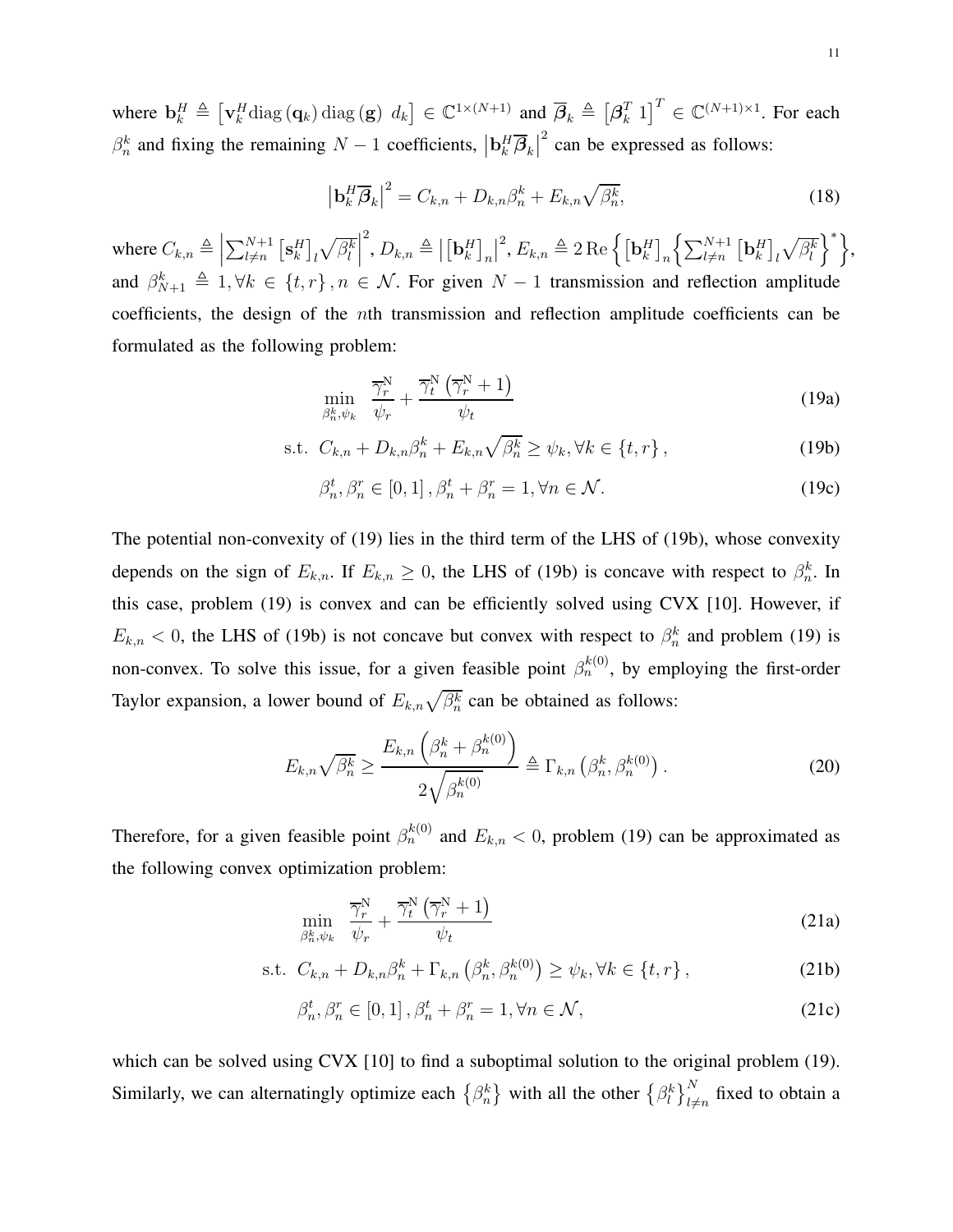## Algorithm 1 Element-wise AO algorithm for solving (12)

1: Randomly initialize feasible  $\{q_k, k \in \{t, r\}\}\$ and initialize  $\{\beta_n^t = \beta_n^r = 0.5, \forall n \in \mathcal{N}\}\$ .

- 3: Optimize and update the phase-shift coefficients in an element-wise manner by solving (16).
- 4: Optimize and update the amplitude coefficients in an element-wise manner by solving (19) or (21).
- 5: until the fractional decrease of the objective function value is below a predefined threshold.

suboptimal solution to the amplitude coefficient design subproblem.

*3) Element-wise AO Algorithm:* Based on the above two subproblems, an iterative elementwise AO algorithm is developed for solving problem (12). In each iteration, the two transmission/reflection phase-shift and amplitude coefficient design subproblems are alternatingly optimized. Within each subproblem, each phase-shift/amplitude coefficient is alternatingly optimized in an element-wise manner. The details of the developed algorithm are summarized in Algorithm 1. The computational complexity of Algorithm 1 is analyzed as follows. The main complexity is caused by solving each element-wise phase-shift and amplitude coefficient design problem, which has a complexity of  $\mathcal{O}(1)$  if the interior point method is employed. As there are two possible phase-shift differences for (16), the corresponding complexity for the N-element transmission and reflection phase-shift coefficient design problem is  $\mathcal{O}(2N)$ . The complexity for the N-element transmission and reflection amplitude coefficient design problem is  $\mathcal{O}(N)$ . Therefore, the overall computational complexity of **Algorithm 1** is  $\mathcal{O}(I(3N))$ , where I denotes the number of iterations required for convergence. As a result, the complexity for solving problem (9) for NOMA and OMA is  $\mathcal{O}(2I(3N))$  and  $\mathcal{O}(I(3N))$ , respectively, since for NOMA two possible decoding orders have to be considered. Overall, the complexity of the proposed algorithm increases only linearly with  $N$ , which is of vital importance since the number of STAR elements is usually large in practice.

## IV. NUMERICAL RESULTS

In this section, numerical results are provided to compare the performance of the proposed algorithm with two benchmark schemes. The considered three-dimensional (3D) simulation setup is shown in Fig. 2, where the locations of the BS and the STAR-RIS are  $(0, 0, 0)$  meter and (0, 50, 0) meter, respectively. The T and R users are randomly located on half-circles centered at the STAR-RIS with a radius of 3 m. The BS-user channel is modeled as Rayleigh fading channel with path loss exponent of 3.5, while the BS-STAR-RIS and the STAR-RIS-user channels are

<sup>2:</sup> repeat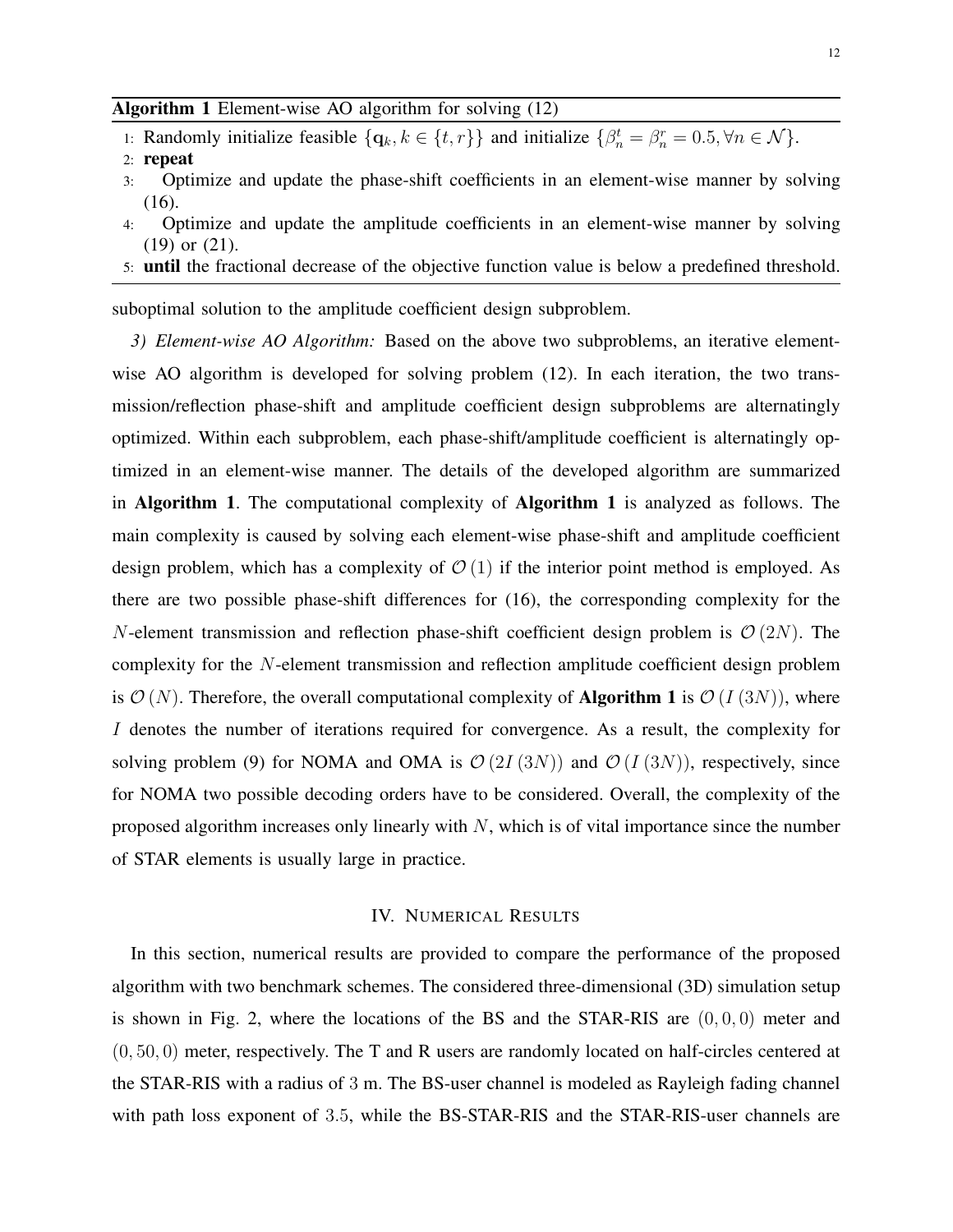modeled as Rician fading channels with path loss exponent of 2.2 and Rician factor of 3 dB. The path loss at a reference distance of 1 meter is set to −30 dB and the noise power is set to  $\sigma^2 = -80$  dBm. The following results were obtained by averaging over 100 channel realizations, where 100 user distributions were first randomly generated, and then the corresponding channel realizations were generated accordingly.

For performance comparison, we consider the following two benchmark schemes. (1) An upper bound, where the phase-shift coefficients of the STAR-RIS for transmission and reflection can be independently adjusted [6]. (2) **Conventional RISs**, where one conventional  $N/2$ -element reflecting-only RIS and one  $N/2$ -element transmitting-only RIS are deployed adjacent to each other. For each benchmark scheme, both NOMA and OMA are considered.

In Fig. 3, the required power consumption versus the number of RIS elements is studied. We consider two cases, namely symmetric rate requirements  $(\overline{R}_t = \overline{R}_r = 2 \text{ bit/s/Hz})$  and asymmetric rate requirements ( $\overline{R}_t = 5$  bit/s/Hz,  $\overline{R}_r = 1$  bit/s/Hz). As can be observed from Fig. 3, for all cases and schemes, the required power consumption decreases as  $N$  increases due to the higher transmission/reflection gain. As each element for STAR-RISs has both transmission and reflection coefficients to be optimized (i.e., more degree-of-freedoms (DoFs) to be exploited), STAR-RISs significantly outperform conventional RISs. Regarding the performance loss caused by the coupled phase-shift model, for both NOMA and OMA, a noticeable performance gap can be observed in Fig. 3(a), while it becomes negligible in Fig. 3(b). The reasons behind this are as follows. For symmetric rate requirements, STAR-RISs tend to maximize the effective channel power gains of both users to minimize the power consumption. Therefore, each element has to be operated in the the real STAR mode (i.e.,  $\beta_n^t \neq 0$  and  $\beta_n^r \neq 0$ ), where the STAR-RIS employing the independent phase-shift model can exploit more DoFs than that employing



Fig. 2: The simulated setup.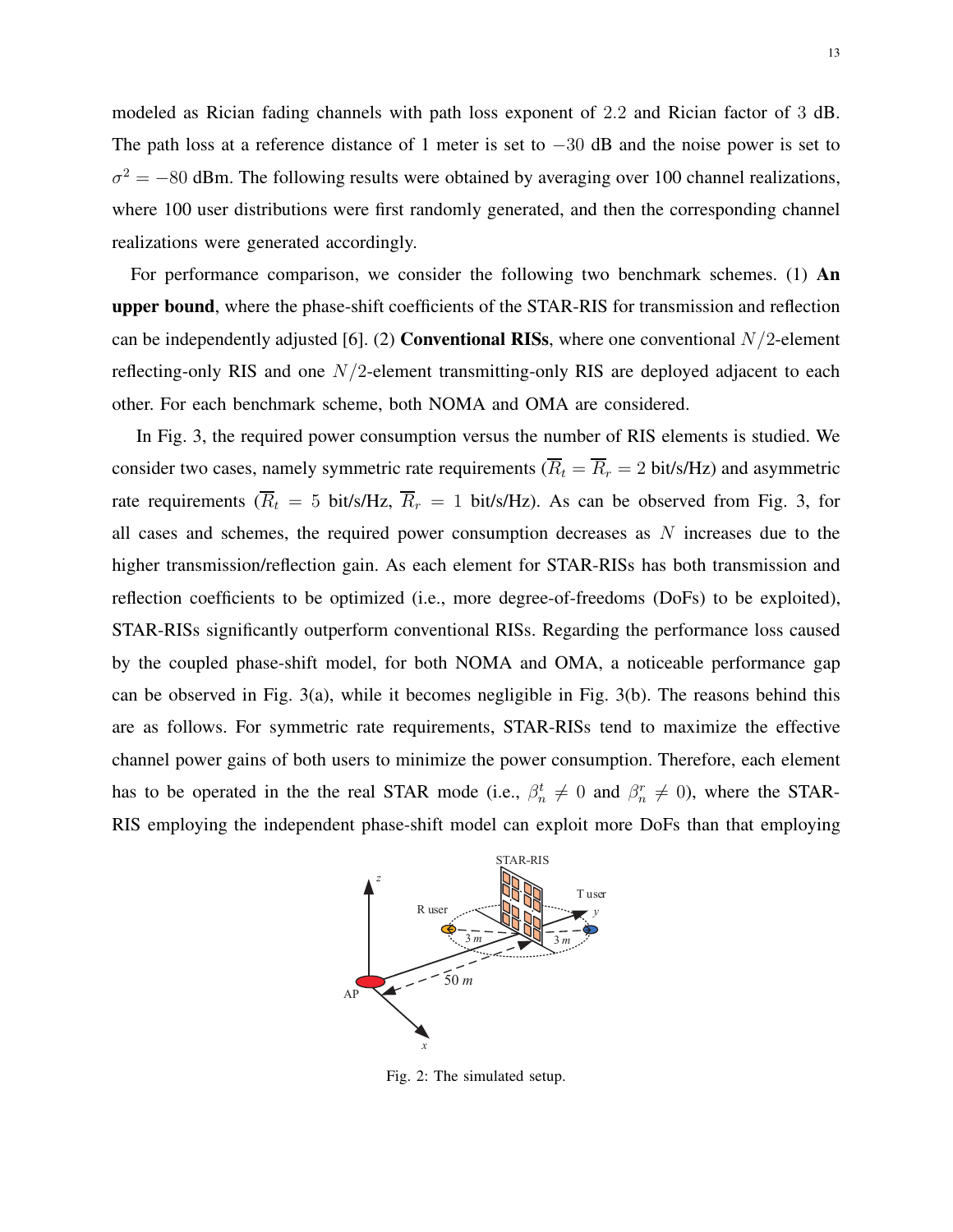

the coupled phase-shift model. However, for asymmetric rate requirements, STAR-RISs tend to maximize the effective channel power gain of the user having the higher rate requirement (i.e., the T user) to greatly reduce the power consumption. As a result, each element is optimized to work in the pure transmission mode for serving the T user while the R user is served only thorough the direct link from the BS. In this case, the effect of the coupled phase-shift model can be ignored. Moreover, it can be observed that the performance gain of NOMA over OMA is more pronounced for the case of asymmetric rate requirements compared to the case of symmetric rate requirements. This is expected since as explained above, STAR-RISs prefer to only enhance the channel power gain of the rate-hungry user for the case of asymmetric rate requirements, thus yielding a significant channel quality difference where NOMA achieves a higher performance gain.

## V. CONCLUSIONS

A STAR-RIS aided communication system was investigated under a realistic coupled phaseshift model. Considering both NOMA and OMA, the transmission and reflection coefficient optimization problem was formulated for minimization of the required power consumption of the AP subject to user rate requirements. The formulated non-convex problem was efficiently solved with an element-wise AO algorithm, whose complexity scales only linearly with the number of STAR elements. Numerical results showed that STAR-RISs outperform conventional reflecting/transmitting-only RISs. For STAR-RISs, the performance degradation caused by the coupled phase-shift model is noticeable for symmetric user rate requirements, while it is neg